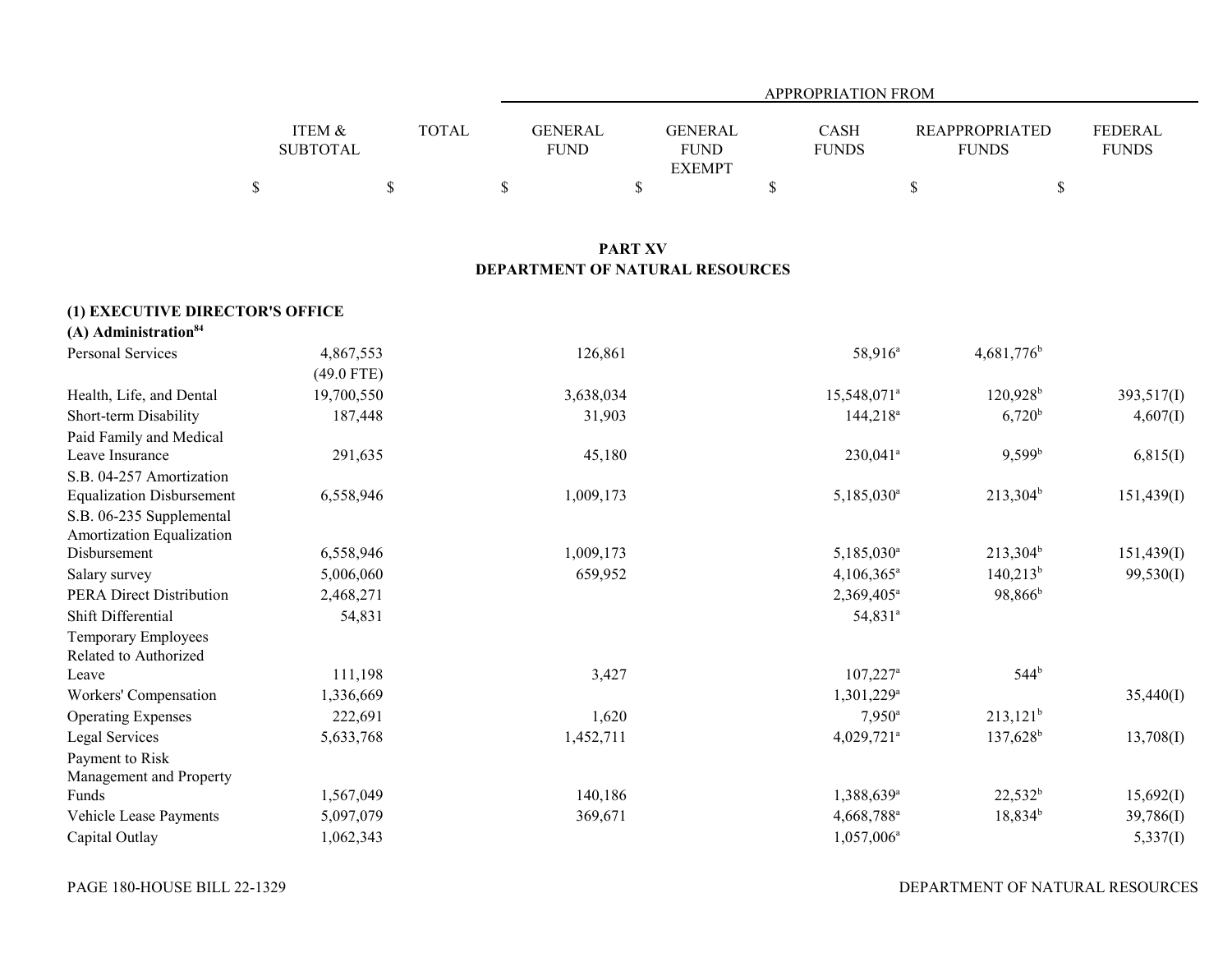|                                   |                           |              |                               |                                                |    | <b>APPROPRIATION FROM</b>   |                                       |                                |
|-----------------------------------|---------------------------|--------------|-------------------------------|------------------------------------------------|----|-----------------------------|---------------------------------------|--------------------------------|
|                                   | ITEM &<br><b>SUBTOTAL</b> | <b>TOTAL</b> | <b>GENERAL</b><br><b>FUND</b> | <b>GENERAL</b><br><b>FUND</b><br><b>EXEMPT</b> |    | <b>CASH</b><br><b>FUNDS</b> | <b>REAPPROPRIATED</b><br><b>FUNDS</b> | <b>FEDERAL</b><br><b>FUNDS</b> |
|                                   | \$<br>\$                  |              | \$                            | \$                                             | \$ |                             | \$<br>\$                              |                                |
| <b>Information Technology</b>     |                           |              |                               |                                                |    |                             |                                       |                                |
| Asset Maintenance                 | 343,667                   |              | 43,136                        |                                                |    | $208,211^a$                 | $92,320^b$                            |                                |
| Leased Space                      | 2,012,084                 |              | 741,748                       |                                                |    | 1,241,076 <sup>a</sup>      | $5,205^{\rm b}$                       | 24,055(I)                      |
| Capitol Complex Leased            |                           |              |                               |                                                |    |                             |                                       |                                |
| Space                             | 1,067,890                 |              | 280,328                       |                                                |    | 333,837 <sup>a</sup>        | $291,016^b$                           | 162,709(I)                     |
| Payments to OIT                   | 16,148,269                |              | 3,047,753                     |                                                |    | 12,145,669 <sup>a</sup>     | $629,869^{\rm b}$                     | 324,978(I)                     |
| <b>CORE</b> Operations            | 624,718                   |              | 44,019                        |                                                |    | 549,036 <sup>a</sup>        | $13,699^b$                            | 17,964(I)                      |
| <b>Species Conservation Trust</b> |                           |              |                               |                                                |    |                             |                                       |                                |
| Fund                              | 5,000,000                 |              |                               |                                                |    | $5,000,000$ <sup>a</sup>    |                                       |                                |
|                                   | 85,921,665                |              |                               |                                                |    |                             |                                       |                                |

<sup>a</sup> Of these amounts, an estimated \$30,200,997 shall be from the Wildlife Cash Fund created in Section 33-1-112 (1)(a), C.R.S., an estimated \$14,284,474 shall be from the Parks and Outdoor Recreation Cash Fund created in Section 33-10-111 (1), C.R.S., an estimated \$7,220,541 shall be from the Oil and Gas Conservation and Environmental Response Fund created in Section 34-60-122 (5), C.R.S., an estimated \$7,200,936 shall be from the Severance Tax Operational Fund created in Section 39-29-109 (2)(b), C.R.S., an estimated \$2,648,449 shall be from the State Land Board Trust Administration Fund created in Section 36-1-145 (2)(a), C.R.S., an estimated \$2,591,759 shall be from the Colorado Water Conservation Board Construction Fund created in Section 37-60-121 (1)(a), C.R.S., an estimated \$206,707 shall be from the Water Resources Cash Fund created in Section 37-80-111.7 (1), C.R.S., and an estimated \$566,433 shall be from various sources of cash funds. The appropriation from the Severance Tax Operational Fund is made in accordance with allocations specified in Section 39-29-109.3 (1), C.R.S.

<sup>b</sup> Of these amounts, \$5,685,672 shall be from departmental indirect cost recoveries or the Indirect Costs Excess Recovery Fund created in Section 24-75-1401 (2), C.R.S., \$1,043,478 shall be from statewide indirect cost recoveries or the Indirect Costs Excess Recovery Fund created in Section 24-75-1401 (2), C.R.S., and \$180,328 shall be from the Department of Transportation. Pursuant to Section 24-33-116 (2)(c)(I)(B), C.R.S., the amount from the Department of Transportation is continuously appropriated to the Colorado Avalanche Information Center and is shown for informational purposes only.

### **(B) Special Programs**

| Colorado Avalanche                |              |                      |                  |           |
|-----------------------------------|--------------|----------------------|------------------|-----------|
| <b>Information Center Program</b> |              |                      |                  |           |
| Costs                             | 1,533,549    | 754,582 <sup>a</sup> | $759,996(1)^{b}$ | 18,971(I) |
|                                   | $(15.2$ FTE) |                      |                  |           |
| Indirect Cost Assessment          | 70,336       | $70,336^{\circ}$     |                  |           |
|                                   | .603,885     |                      |                  |           |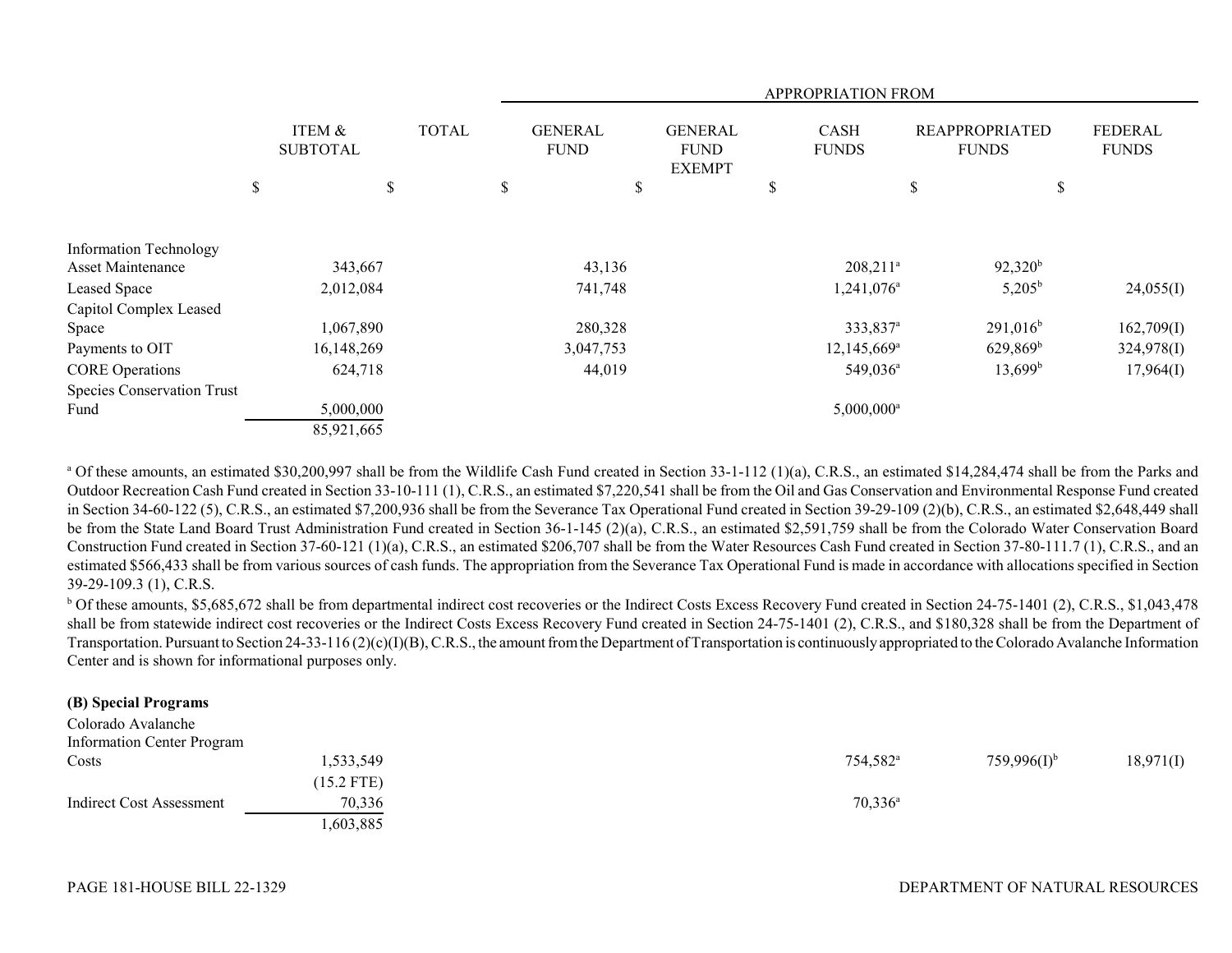|                   |              | <b>APPROPRIATION FROM</b> |                |              |                       |              |  |  |  |  |  |
|-------------------|--------------|---------------------------|----------------|--------------|-----------------------|--------------|--|--|--|--|--|
|                   |              |                           |                |              |                       |              |  |  |  |  |  |
| <b>ITEM &amp;</b> | <b>TOTAL</b> | <b>GENERAL</b>            | <b>GENERAL</b> | <b>CASH</b>  | <b>REAPPROPRIATED</b> | FEDERAL      |  |  |  |  |  |
| <b>SUBTOTAL</b>   |              | FUND                      | <b>FUND</b>    | <b>FUNDS</b> | <b>FUNDS</b>          | <b>FUNDS</b> |  |  |  |  |  |
|                   |              |                           | <b>EXEMPT</b>  |              |                       |              |  |  |  |  |  |
|                   |              |                           |                |              |                       |              |  |  |  |  |  |

<sup>a</sup> Of these amounts, \$701,691 shall be from the Severance Tax Operational Fund created in Section 39-29-109 (2)(b), C.R.S., \$121,227 shall be from the Colorado Avalanche Information Center Fund created in Section 24-33-116 (2)(c)(I), C.R.S., and \$2,000 shall be from the Snowmobile Recreation Fund created in Section 33-14-106 (1), C.R.S. The appropriation from the Severance Tax Operational Fund is made in accordance with allocations specified in Section 39-29-109.3 (1)(b.5), C.R.S.

<sup>b</sup> This amount shall be transferred from the Department of Transportation from the State Highway Fund and is shown for informational purposes only in accordance with Section  $24-33-116$  (2)(c)(I)(B), C.R.S.

87,525,550

# **(2) DIVISION OF RECLAMATION, MINING, AND SAFETY**

| (A) Coal Land Reclamation |              |                   |                    |
|---------------------------|--------------|-------------------|--------------------|
| Program Costs             | 1,992,574    | $448,636^{\circ}$ | $1,543,938(1)^{b}$ |
|                           | $(19.0$ FTE) |                   |                    |
| Indirect Cost Assessment  | 83,872       | $17.613^{\circ}$  | $66,259(I)^{b}$    |
|                           | 2,076,446    |                   |                    |

<sup>a</sup> These amounts shall be from the Severance Tax Operational Fund created in Section 39-29-109 (2)(b), C.R.S. The appropriations from the Severance Tax Operational Fund are made in accordance with allocations specified in Section 39-29-109.3 (1)(c), C.R.S.

<sup>b</sup> These amounts shall be from the United States Office of Surface Mining and Reclamation Enforcement and are shown for informational purposes only.

| (B) Inactive Mines          |              |                     |              |
|-----------------------------|--------------|---------------------|--------------|
| Program Costs <sup>85</sup> | 2,669,904    | $1,244,196^{\circ}$ | 1,425,708(I) |
|                             | $(17.8$ FTE) |                     |              |
| Indirect Cost Assessment    | 228,141      | $19,604^{\circ}$    | 208,537(I)   |
|                             | 2,898,045    |                     |              |

<sup>a</sup> These amounts shall be from the Severance Tax Operational Fund created in Section 39-29-109 (2)(b), C.R.S. The appropriations from the Severance Tax Operational Fund are made in accordance with allocations specified in Section 39-29-109.3 (1)(c), C.R.S.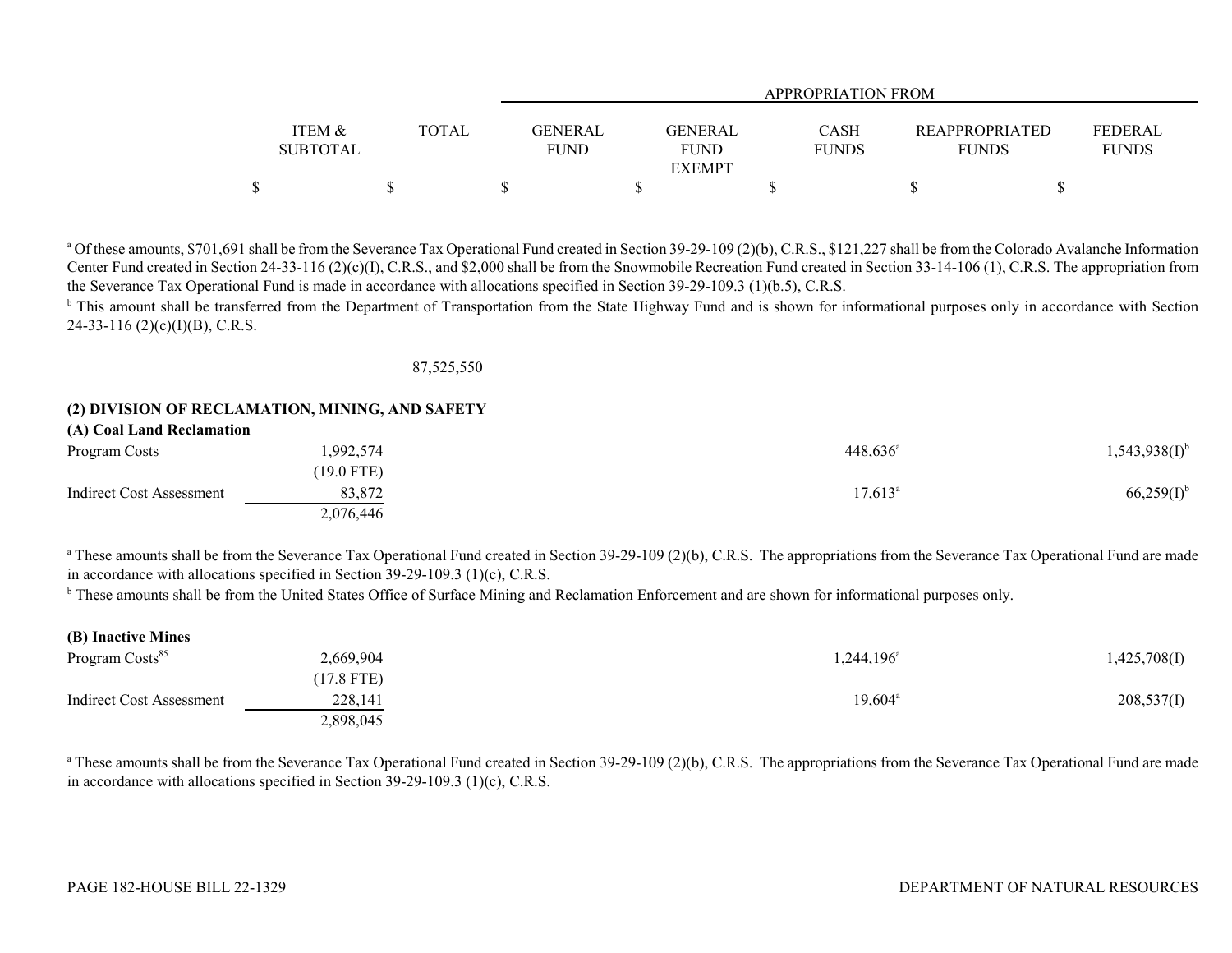|                                 |                           |   |              |                               | <b>APPROPRIATION FROM</b> |                                                |  |                             |                        |                                       |   |                         |
|---------------------------------|---------------------------|---|--------------|-------------------------------|---------------------------|------------------------------------------------|--|-----------------------------|------------------------|---------------------------------------|---|-------------------------|
|                                 | ITEM &<br><b>SUBTOTAL</b> |   | <b>TOTAL</b> | <b>GENERAL</b><br><b>FUND</b> |                           | <b>GENERAL</b><br><b>FUND</b><br><b>EXEMPT</b> |  | <b>CASH</b><br><b>FUNDS</b> |                        | <b>REAPPROPRIATED</b><br><b>FUNDS</b> |   | FEDERAL<br><b>FUNDS</b> |
|                                 | \$                        | S |              | ъ                             |                           | D                                              |  | J.                          |                        | \$                                    | P |                         |
|                                 |                           |   |              |                               |                           |                                                |  |                             |                        |                                       |   |                         |
| (C) Minerals                    |                           |   |              |                               |                           |                                                |  |                             |                        |                                       |   |                         |
| Program Costs                   | 2,467,586                 |   |              |                               |                           |                                                |  |                             |                        |                                       |   |                         |
|                                 | $(23.0$ FTE)              |   |              |                               |                           |                                                |  |                             |                        |                                       |   |                         |
| <b>Indirect Cost Assessment</b> | 106,620                   |   |              |                               |                           |                                                |  |                             |                        |                                       |   |                         |
|                                 | 2,574,206                 |   |              |                               |                           |                                                |  |                             | 2,574,206 <sup>a</sup> |                                       |   |                         |

<sup>a</sup> Of this amount, \$1,526,415 shall be from the Severance Tax Operational Fund created in Section 39-29-109 (2)(b), C.R.S., and \$1,047,791 shall be from the Mined Land Reclamation Fund created in Section 34-32-127 (1)(a), C.R.S. The appropriation from the Severance Tax Operational Fund is made in accordance with allocations specified in Section 39-29-109.3  $(1)(c)$ , C.R.S.

## **(D) Mines Program**

| Colorado and Federal Mine    |             |                       |            |
|------------------------------|-------------|-----------------------|------------|
| Safety Program               | 564,440     | 374,795 <sup>a</sup>  | 189,645(I) |
|                              | $(4.0$ FTE) |                       |            |
| <b>Blaster Certification</b> |             |                       |            |
| Program                      | 134,338     | $33,737$ <sup>a</sup> | 100,601(I) |
|                              | $(1.0$ FTE) |                       |            |
| Indirect Cost Assessment     | 15,098      | $7,029$ <sup>a</sup>  | 8,069(1)   |
|                              | 713,876     |                       |            |

<sup>a</sup> Of these amounts, \$405,621 shall be from the Severance Tax Operational Fund created in Section 39-29-109 (2)(b), C.R.S., and \$9,940 shall be from fees credited to the Office of Active and Inactive Mines Operation Fund created in Section 34-24-103 (5)(a), C.R.S. The appropriation from the Severance Tax Operational Fund is made in accordance with allocations specified in Section 39-29-109.3 (1)(c), C.R.S.

8,262,573

## **(3) OIL AND GAS CONSERVATION COMMISSION** Program Costs 15,236,210 15,236,210 15,236,210

(145.3 FTE)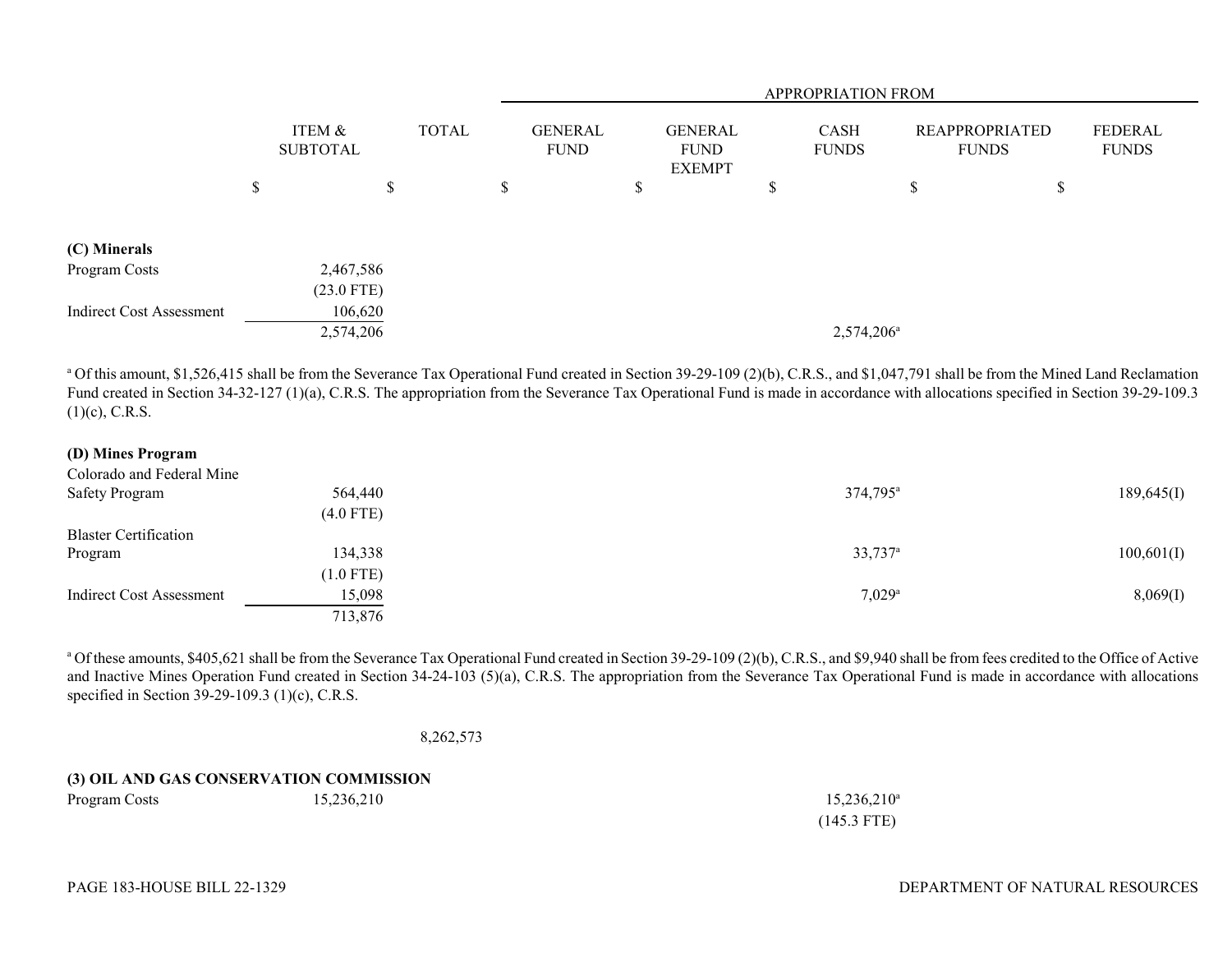|                                                             |                           |    |              |                               |                                                | APPROPRIATION FROM          |      |                                       |                                |
|-------------------------------------------------------------|---------------------------|----|--------------|-------------------------------|------------------------------------------------|-----------------------------|------|---------------------------------------|--------------------------------|
|                                                             | ITEM &<br><b>SUBTOTAL</b> |    | <b>TOTAL</b> | <b>GENERAL</b><br><b>FUND</b> | <b>GENERAL</b><br><b>FUND</b><br><b>EXEMPT</b> | <b>CASH</b><br><b>FUNDS</b> |      | <b>REAPPROPRIATED</b><br><b>FUNDS</b> | <b>FEDERAL</b><br><b>FUNDS</b> |
|                                                             | \$                        | \$ |              | \$                            | \$                                             | \$                          | $\$$ | \$                                    |                                |
|                                                             |                           |    |              |                               |                                                |                             |      |                                       |                                |
| Underground Injection<br>Program                            | 96,559                    |    |              |                               |                                                |                             |      |                                       | 96,559(I)<br>$(2.0$ FTE)       |
| Plugging and Reclaiming<br>Orphaned Wells <sup>86</sup>     | 3,850,000                 |    |              |                               |                                                | 3,850,000 <sup>b</sup>      |      |                                       |                                |
| <b>Environmental Assistance</b><br>and Complaint Resolution | 312,033                   |    |              |                               |                                                | $312,033^b$                 |      |                                       |                                |
| Emergency Response <sup>87</sup><br>Special Environmental   | 150,000                   |    |              |                               |                                                | $150,000^{\rm b}$           |      |                                       |                                |
| Protection and Mitigation<br>Studies                        | 325,000                   |    |              |                               |                                                | $325,000^{\rm b}$           |      |                                       |                                |
| <b>Indirect Cost Assessment</b>                             | 667,757                   |    | 20,637,559   |                               |                                                | $665,139^b$                 |      |                                       | 2,618(I)                       |

<sup>a</sup> Of this amount, \$9,088,143 shall be from the Oil and Gas Conservation and Environmental Response Fund created in Section 34-60-122 (5), C.R.S., and \$6,148,067 shall be from the Severance Tax Operational Fund created in Section 39-29-109 (2)(b), C.R.S. The appropriation from the Severance Tax Operational Fund is made in accordance with allocations specified in Section 39-29-109.3 (1)(a), C.R.S.

<sup>b</sup> These amounts shall be from the Oil and Gas Conservation and Environmental Response Fund created in Section 34-60-122 (5), C.R.S.

### **(4) STATE BOARD OF LAND COMMISSIONERS**

| Program Costs                   | 5,140,282    |           |                        |                   |
|---------------------------------|--------------|-----------|------------------------|-------------------|
|                                 | $(43.0$ FTE) |           |                        |                   |
| Public Access Program           |              |           |                        |                   |
| Damage and Enhancement          |              |           |                        |                   |
| Costs                           | 225,000      |           |                        |                   |
| <b>Indirect Cost Assessment</b> | 234,500      |           |                        |                   |
|                                 |              | 5,599,782 | 5,374,782 <sup>a</sup> | $225,000^{\rm b}$ |

<sup>a</sup> Of this amount, \$5,299,782 shall be from the State Land Board Trust Administration Fund created in Section 36-1-145 (2)(a), C.R.S., and \$75,000 shall be from the State Board of Land Commissioners Land and Water Management Fund created in Section 36-1-148 (1), C.R.S.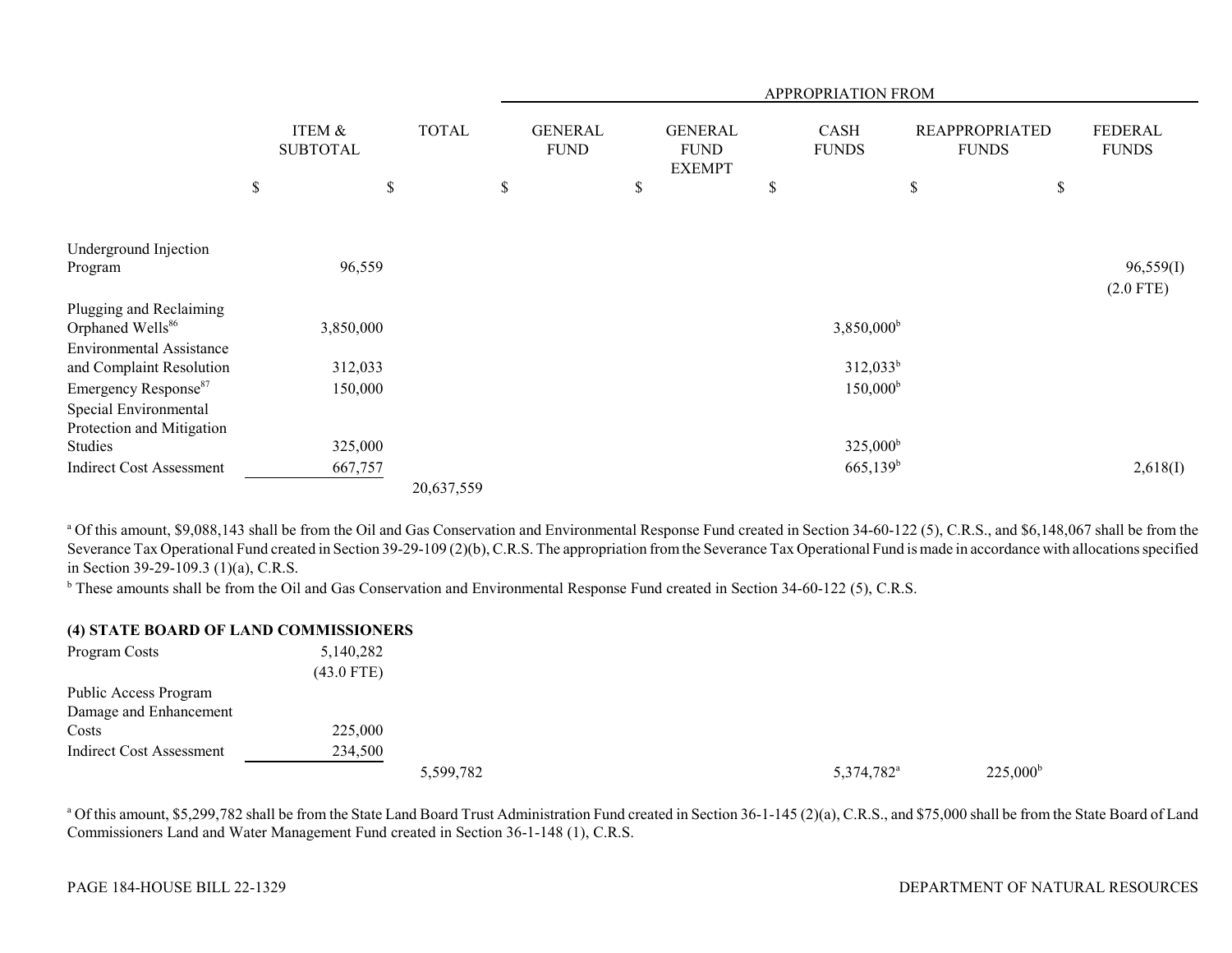|                   |              |             |                | APPROPRIATION FROM |                       |              |
|-------------------|--------------|-------------|----------------|--------------------|-----------------------|--------------|
|                   |              |             |                |                    |                       |              |
| <b>ITEM &amp;</b> | <b>TOTAL</b> | GENERAL     | <b>GENERAL</b> | <b>CASH</b>        | <b>REAPPROPRIATED</b> | FEDERAL      |
| <b>SUBTOTAL</b>   |              | <b>FUND</b> | <b>FUND</b>    | <b>FUNDS</b>       | <b>FUNDS</b>          | <b>FUNDS</b> |
|                   |              |             | <b>EXEMPT</b>  |                    |                       |              |
|                   |              |             |                |                    |                       |              |

<sup>b</sup> This amount shall be transferred from the Wildlife Operations line item appropriation in the Division of Parks and Wildlife. The reappropriated funds originate from the Wildlife Cash Fund created in Section 33-1-112 (1)(a), C.R.S.

| (5) DIVISION OF PARKS AND WILDLIFE         |               |           |                         |                  |
|--------------------------------------------|---------------|-----------|-------------------------|------------------|
| (A) Colorado Parks and Wildlife Operations |               |           |                         |                  |
| <b>State Park Operations</b>               | 42,963,752    | 125,000   | $42,393,946^{\circ}$    | $444,806(I)^{b}$ |
|                                            | $(269.6$ FTE) |           |                         |                  |
| Wildlife Operations <sup>88</sup>          | 95, 131, 525  | 2,100,000 | 73,856,842 <sup>a</sup> | 19,174,683(I)    |
|                                            | $(648.6$ FTE) |           |                         |                  |
| Vendor Commissions,                        |               |           |                         |                  |
| Fulfillment Fees, and Credit               |               |           |                         |                  |
| Card Fees                                  | 14,555,758    |           | $14,555,758^{\circ}$    |                  |
|                                            | 152,651,035   |           |                         |                  |

<sup>a</sup> Of these amounts, \$63,741,842 shall be from the Wildlife Cash Fund created in Section 33-1-112 (1)(a), C.R.S., \$32,591,916 shall be from the Parks and Outdoor Recreation Cash Fund created in Section 33-10-111 (1), C.R.S., \$10,535,000(I) shall be from the Great Outdoors Colorado Program established in Section 1 of Article XXVII of the State Constitution, \$3,000,000 shall be from the Wildlife Management Public Education Fund created in Section 33-1-112 (3.5)(a), C.R.S., \$2,459,306(I) shall be from Lottery proceeds pursuant to Section 3 of Article XXVII of the State Constitution, \$2,243,971 shall be from the Severance Tax Operational Fund created in Section 39-29-109 (2)(b), C.R.S., \$641,063 shall be from the Offhighway Vehicle Recreation Fund created in Section 33-14.5-106 (1), C.R.S., \$500,000 shall be from subscription revenues credited to the Colorado Outdoors Magazine Revolving Fund created in Section 33-1-114 (1), C.R.S., \$400,000 shall be from the Colorado Nongame Conservation and Wildlife Restoration Cash Fund created in Section 33-1-125 (1)(a), C.R.S., \$122,690 shall be from the Snowmobile Recreation Fund created in Section 33-14-106 (1), C.R.S., and \$15,000 shall be from the Federal Aid Projects Income Fund created in Section 33-1-119, C.R.S. The appropriation from the Severance Tax Operational Fund is made in accordance with allocations specified in Section 39-29-109.3 (1)(f), C.R.S. Pursuant to Section 3 of Article XXVII of the State Constitution, amounts appropriated from the Great Outdoors Colorado Program and lottery proceeds are continuously appropriated and are shown for informational purposes only.

<sup>b</sup> This amount shall be from various sources of federal funds, including funds anticipated to be received from the United States Bureau of Reclamation through a cost-sharing agreement to address the net operating deficit of Paonia, Vega, Rifle Gap, Crawford, Navajo, Mancos, and Ridgway State Parks, and is shown for informational purposes only.

 $\degree$  Of this amount, an estimated \$12,006,192 shall be from the Wildlife Cash Fund created in Section 33-1-112 (1)(a), C.R.S., an estimated \$1,953,774 shall be from the Parks and Outdoor Recreation Cash Fund created in Section 33-10-111 (1), C.R.S., an estimated \$322,931 shall be from the Off-highway Vehicle Recreation Fund created in Section 33-14.5-106 (1), C.R.S., an estimated \$154,693(I) shall be from the Division of Parks and Wildlife Aquatic Nuisance Species Fund created in Section 33-10.5-108 (1)(a)(I), an estimated \$59,494 shall be from the sale of migratory waterfowl stamps pursuant to Section 33-4-102.5 (2), C.R.S., and an estimated \$58,674 shall be from the Snowmobile Recreation Fund created in Section 33-14-106 (1), C.R.S. Amounts appropriated from the Division of Parks and Wildlife Aquatic Nuisance Species Fund are continuously appropriated and are shown for informational purposes only.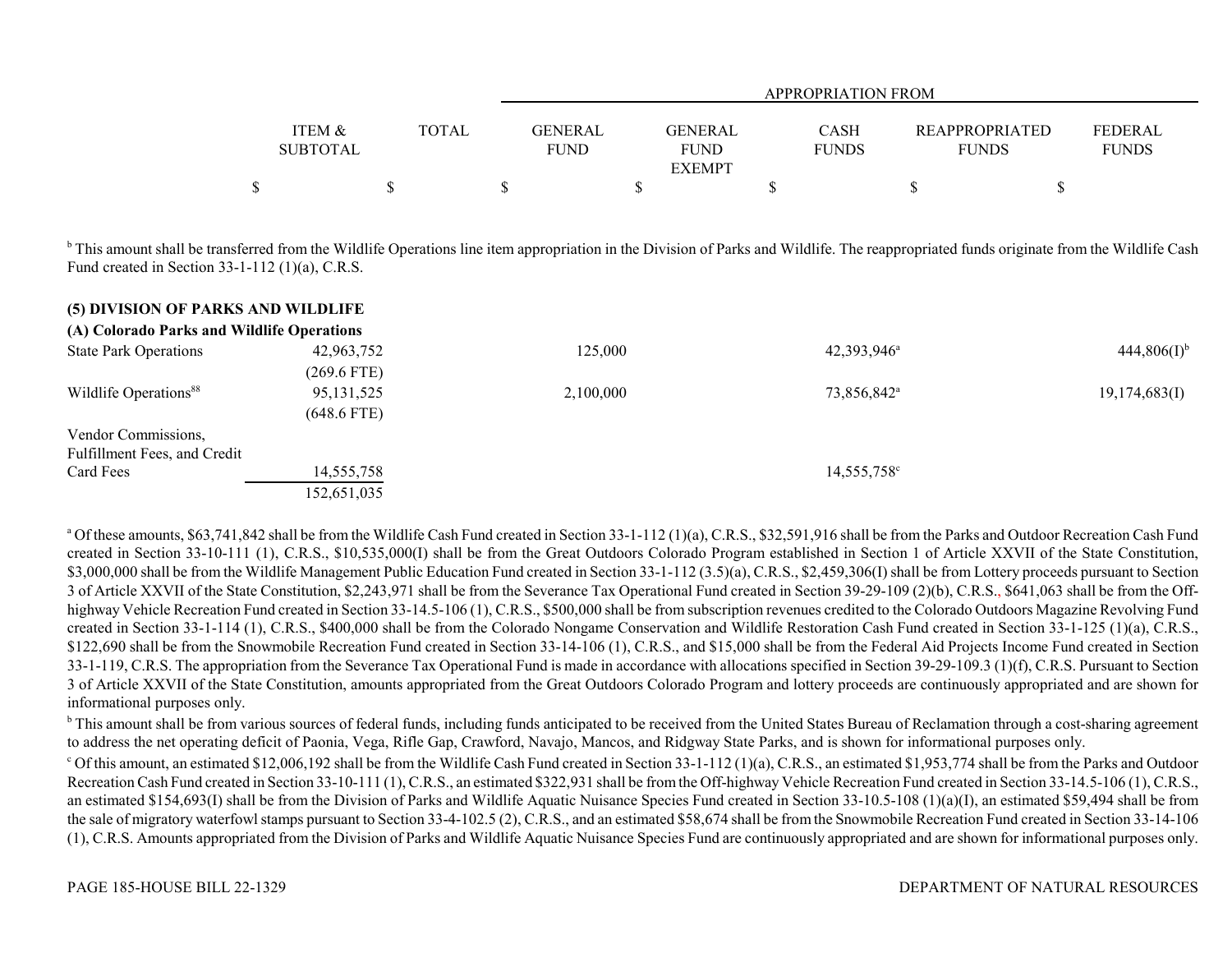|                                                                                         |                           |              | APPROPRIATION FROM |                               |    |                                                |             |                               |      |                                       |                                |
|-----------------------------------------------------------------------------------------|---------------------------|--------------|--------------------|-------------------------------|----|------------------------------------------------|-------------|-------------------------------|------|---------------------------------------|--------------------------------|
|                                                                                         | ITEM &<br><b>SUBTOTAL</b> | <b>TOTAL</b> |                    | <b>GENERAL</b><br><b>FUND</b> |    | <b>GENERAL</b><br><b>FUND</b><br><b>EXEMPT</b> |             | CASH<br><b>FUNDS</b>          |      | <b>REAPPROPRIATED</b><br><b>FUNDS</b> | <b>FEDERAL</b><br><b>FUNDS</b> |
|                                                                                         | $\mathbb S$               | $\$$         | $\$$               |                               | \$ |                                                | $\mathbb S$ |                               | $\$$ | $\$$                                  |                                |
| (B) Special Purpose                                                                     |                           |              |                    |                               |    |                                                |             |                               |      |                                       |                                |
| Snowmobile Program                                                                      | 1,025,055                 |              |                    |                               |    |                                                |             | $1,025,055^{\circ}$           |      |                                       |                                |
|                                                                                         |                           |              |                    |                               |    |                                                |             | $(1.3$ FTE)                   |      |                                       |                                |
| River Outfitters Regulation                                                             | 150,754                   |              |                    |                               |    |                                                |             | $150,754^{\rm b}$             |      |                                       |                                |
| Off-highway Vehicle                                                                     |                           |              |                    |                               |    |                                                |             | $(0.5$ FTE)                   |      |                                       |                                |
| Program Support                                                                         | 591,548                   |              |                    |                               |    |                                                |             | 591,548 <sup>c</sup>          |      |                                       |                                |
|                                                                                         |                           |              |                    |                               |    |                                                |             | $(3.0$ FTE)                   |      |                                       |                                |
| Off-highway Vehicle Direct<br>Services <sup>89</sup>                                    | 6,000,000                 |              |                    |                               |    |                                                |             | $6,000,000$ <sup>c</sup>      |      |                                       |                                |
| <b>Stores Revolving Fund</b>                                                            | 200,000                   |              |                    |                               |    |                                                |             | (I)<br>$200,000$ <sup>d</sup> |      |                                       |                                |
| <b>Information Technology</b>                                                           | 2,605,016                 |              |                    |                               |    |                                                |             | 2,605,016 <sup>e</sup>        |      |                                       |                                |
| Severance Tax for Aquatic                                                               |                           |              |                    |                               |    |                                                |             |                               |      |                                       |                                |
| Nuisance Species                                                                        | 4,006,005                 |              |                    |                               |    |                                                |             | $4,006,005$ <sup>f</sup>      |      |                                       |                                |
| Game Damage Claims and                                                                  |                           |              |                    |                               |    |                                                |             |                               |      |                                       |                                |
| Prevention                                                                              | 1,282,500                 |              |                    |                               |    |                                                |             | 1,282,500g                    |      |                                       |                                |
| Grants and Habitat                                                                      |                           |              |                    |                               |    |                                                |             |                               |      |                                       |                                |
| Partnerships <sup>90</sup>                                                              | 2,375,000                 |              |                    |                               |    |                                                |             | $2,375,000$ <sup>h</sup>      |      |                                       |                                |
| Outdoor Equity Grant<br>Program <sup>91</sup>                                           | 2,032,482                 |              |                    |                               |    |                                                |             | 2,032,482<br>$(1.0$ FTE)      |      |                                       |                                |
| Asset Maintenance and<br>Repairs <sup>92</sup>                                          | 10,100,000                |              |                    |                               |    |                                                |             | $10,100,000$ <sup>j</sup>     |      |                                       |                                |
| <b>Annual Depreciation-lease</b><br><b>Equivalent Payment</b><br><b>Beaver Park Dam</b> | 375,116                   |              |                    |                               |    |                                                |             | $375,116^{j}$                 |      |                                       |                                |
| Repayment                                                                               | 333,334                   |              |                    |                               |    |                                                |             | 333,334 <sup>g</sup>          |      |                                       |                                |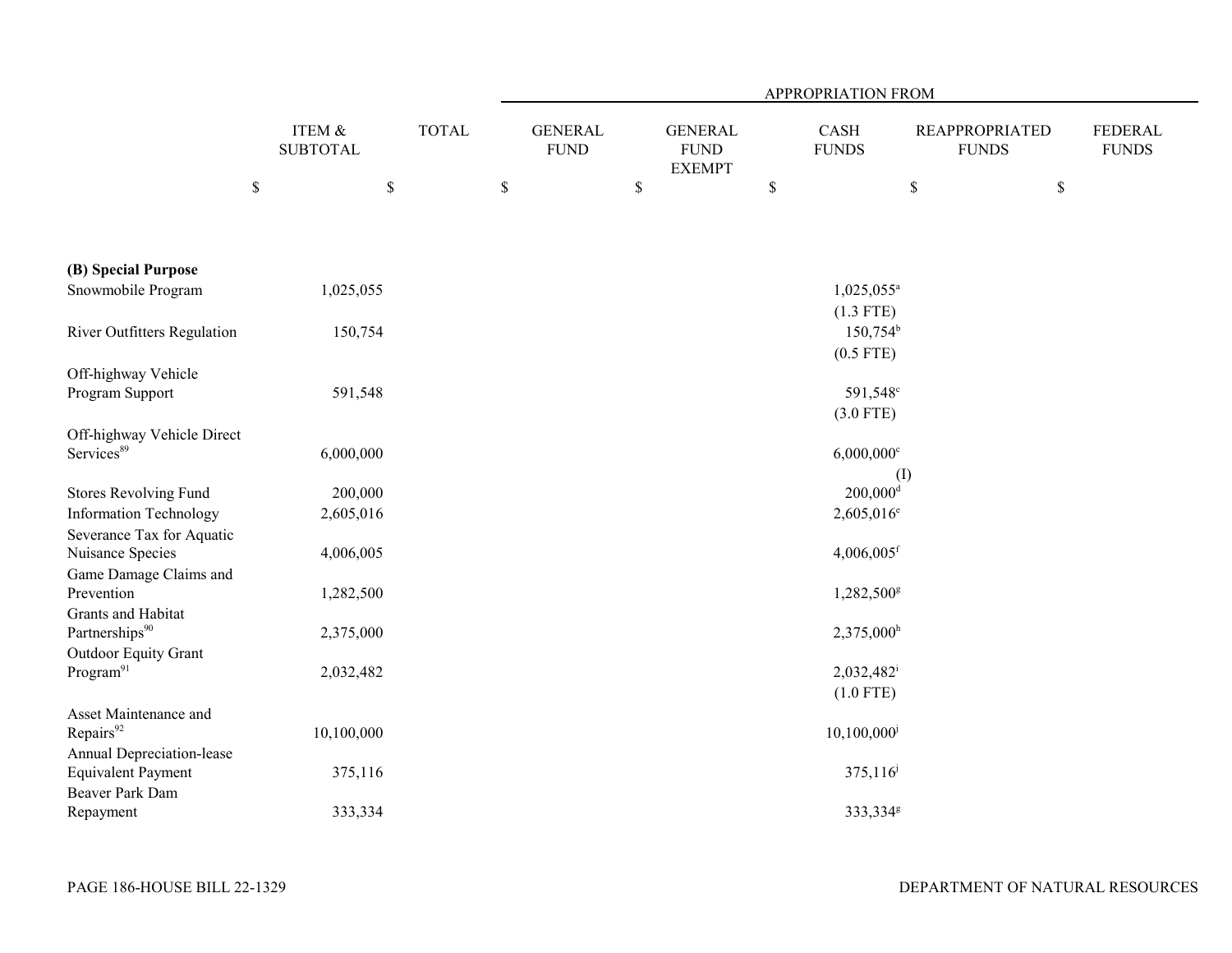|                                 |                           |            |              | <b>APPROPRIATION FROM</b> |                               |    |                                                |   |                             |                                       |    |                         |
|---------------------------------|---------------------------|------------|--------------|---------------------------|-------------------------------|----|------------------------------------------------|---|-----------------------------|---------------------------------------|----|-------------------------|
|                                 | ITEM &<br><b>SUBTOTAL</b> |            | <b>TOTAL</b> |                           | <b>GENERAL</b><br><b>FUND</b> |    | <b>GENERAL</b><br><b>FUND</b><br><b>EXEMPT</b> |   | <b>CASH</b><br><b>FUNDS</b> | <b>REAPPROPRIATED</b><br><b>FUNDS</b> |    | FEDERAL<br><b>FUNDS</b> |
|                                 | ₼<br>D                    | D          |              | D                         |                               | \$ |                                                | D |                             | J.                                    | \$ |                         |
| Chatfield Reallocation          |                           |            |              |                           |                               |    |                                                |   |                             |                                       |    |                         |
| Repayment                       |                           | 276,700    |              |                           |                               |    |                                                |   | $276,700$ <sup>g</sup>      |                                       |    |                         |
| <b>Indirect Cost Assessment</b> |                           | 4,675,095  |              |                           |                               |    |                                                |   | $4,066,425^k$               |                                       |    | 608,670(I)              |
|                                 |                           | 36,028,605 |              |                           |                               |    |                                                |   |                             |                                       |    |                         |

<sup>a</sup> This amount shall be from the Snowmobile Recreation Fund created in Section 33-14-106 (1), C.R.S.

<sup>b</sup> Of this amount, \$112,254 shall be from the River Outfitters Cash Fund created in Section 33-32-111, C.R.S., and \$38,500 shall be from the Parks and Outdoor Recreation Cash Fund created in Section 33-10-111 (1), C.R.S.

<sup>c</sup> These amounts shall be from the Off-highway Vehicle Recreation Fund created in Section 33-14.5-106 (1), C.R.S.

<sup>d</sup> This amount shall be from the Stores Revolving Fund created in Section 33-10-111.5 (4), C.R.S., and is continuously appropriated and is shown for informational purposes only.

 $^{\circ}$  Of this amount, \$1,330,047 shall be from the Wildlife Cash Fund created in Section 33-1-112 (1)(a), C.R.S., \$674,969(I) shall be from lottery proceeds pursuant to Section 3 of Article XXVII of the State Constitution, and \$600,000 shall be from the Parks and Outdoor Recreation Cash Fund created in Section 33-10-111 (1), C.R.S. Lottery proceeds are continuously appropriated pursuant to Section 3 of Article XXVII of the State Constitution and are shown for informational purposes only.

<sup>f</sup> This amount shall be from the Severance Tax Operational Fund created in Section 39-29-109 (2)(b), C.R.S.

<sup>g</sup> These amounts shall be from the Wildlife Cash Fund created in Section 33-1-112 (1)(a), C.R.S.

<sup>h</sup> Of this amount, \$1,600,000 shall be from the Wildlife Cash Fund created in Section 33-1-112 (1)(a), C.R.S., \$400,000 shall be from the sale of migratory waterfowl stamps pursuant to Section 33-4-102.5 (2), C.R.S., and \$375,000 shall be from the Parks and Outdoor Recreation Cash Fund created in Section 33-10-111 (1), C.R.S.

i These amounts shall be from the Outdoor Equity Fund created in Section 33-9-206 (1)(a), C.R.S.

<sup>j</sup> Of these amounts, \$6,609,762 shall be from the Wildlife Cash Fund created in Section 33-1-112 (1)(a), C.R.S., and \$3,865,354(I) shall be from lottery proceeds pursuant to Section 3 of Article XXVII of the State Constitution. Lottery proceeds are continuously appropriated pursuant to Section 3 of Article XXVII of the State Constitution and are shown for informational purposes only.

<sup>k</sup> Of this amount, \$2,419,631 shall be from the Wildlife Cash Fund created in Section 33-1-112 (1)(a), C.R.S., \$1,559,668 shall be from the Parks and Outdoor Recreation Cash Fund created in Section 33-10-111 (1), C.R.S., and \$87,126 shall be from the Severance Tax Operational Fund created in Section 39-29-109 (2)(b), C.R.S. The appropriation from the Severance Tax Operational Fund is made in accordance with allocations specified in Section 39-29-109.3 (1)(f), C.R.S.

188,679,640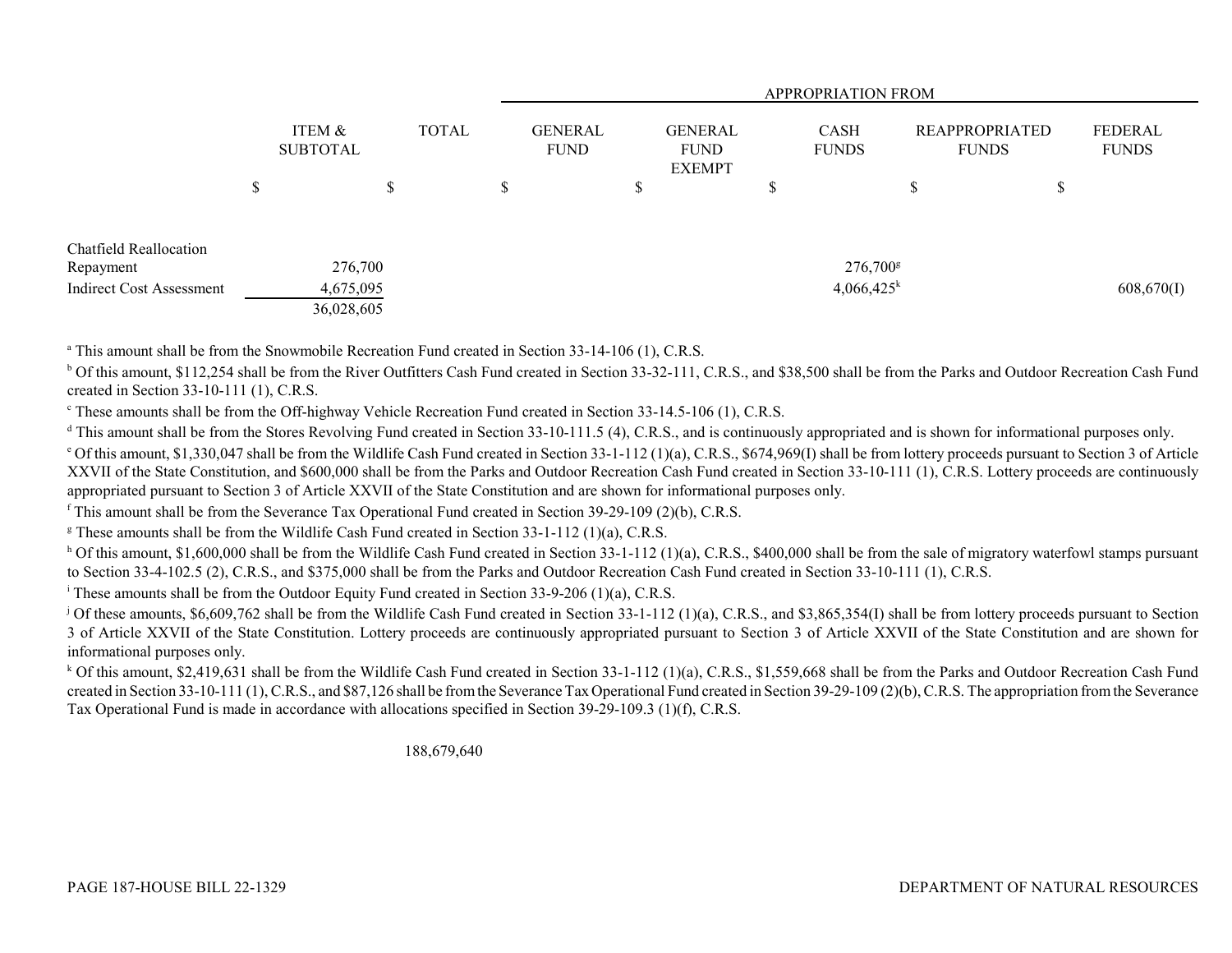|                                       |                           |              | APPROPRIATION FROM            |                                                |                             |                                       |                                |  |  |
|---------------------------------------|---------------------------|--------------|-------------------------------|------------------------------------------------|-----------------------------|---------------------------------------|--------------------------------|--|--|
|                                       | ITEM &<br><b>SUBTOTAL</b> | <b>TOTAL</b> | <b>GENERAL</b><br><b>FUND</b> | <b>GENERAL</b><br><b>FUND</b><br><b>EXEMPT</b> | <b>CASH</b><br><b>FUNDS</b> | <b>REAPPROPRIATED</b><br><b>FUNDS</b> | <b>FEDERAL</b><br><b>FUNDS</b> |  |  |
|                                       | \$                        | \$           | \$                            | \$                                             | \$                          | \$                                    | \$                             |  |  |
|                                       |                           |              |                               |                                                |                             |                                       |                                |  |  |
| (6) COLORADO WATER CONSERVATION BOARD |                           |              |                               |                                                |                             |                                       |                                |  |  |
| (A) Administration                    |                           |              |                               |                                                |                             |                                       |                                |  |  |
| Personal Services                     | 4,067,789                 |              |                               |                                                |                             |                                       |                                |  |  |
|                                       | $(37.0$ FTE)              |              |                               |                                                |                             |                                       |                                |  |  |
| <b>Operating Expenses</b>             | 616,322                   |              |                               |                                                |                             |                                       |                                |  |  |
| <b>River Decision Support</b>         |                           |              |                               |                                                |                             |                                       |                                |  |  |
| Systems                               | 520,707                   |              |                               |                                                |                             |                                       |                                |  |  |
|                                       | $(4.0$ FTE)               |              |                               |                                                |                             |                                       |                                |  |  |
|                                       | 5,204,818                 |              |                               |                                                | 5,204,818 <sup>a</sup>      |                                       |                                |  |  |

<sup>a</sup> Of this amount, \$4,389,055 shall be from the Colorado Water Conservation Board Construction Fund created in Section 37-60-121 (1)(a), C.R.S., \$480,426 shall be from the Water Plan Implementation Cash Fund created in Section 37-60-123.3, C.R.S., \$291,587 shall be from the Wildlife Cash Fund created in Section 33-1-112 (1)(a), C.R.S., and \$43,750 shall be from the Severance Tax Operational Fund created in Section 39-29-109 (2)(b), C.R.S. The appropriation from the Severance Tax Operational Fund is made in accordance with allocations specified in Section 39-29-109.3 (1)(d), C.R.S.

# **(B) Special Purpose**

| Intrastate Water          |             |                          |            |
|---------------------------|-------------|--------------------------|------------|
| Management and            |             |                          |            |
| Development               | 361,821     | 361,821 <sup>a</sup>     |            |
| Federal Emergency         |             |                          |            |
| Management Assistance     | 331,936     | $13,732^a$               | 318,204(I) |
|                           | $(3.0$ FTE) |                          |            |
| <b>Water Conservation</b> |             |                          |            |
| Program                   | 515,793     | 515,793 <sup>a</sup>     |            |
|                           |             | $(5.0$ FTE)              |            |
| Water Efficiency Grant    |             |                          |            |
| Program                   | 611,747     | $611,747$ <sup>b</sup>   |            |
|                           |             | $(1.0$ FTE)              |            |
| Severance Tax Fund        | 1,275,500   | $1,275,500^{\circ}$      |            |
| Interbasin Compacts       | 1,193,197   | $1,193,197$ <sup>d</sup> |            |
|                           |             |                          |            |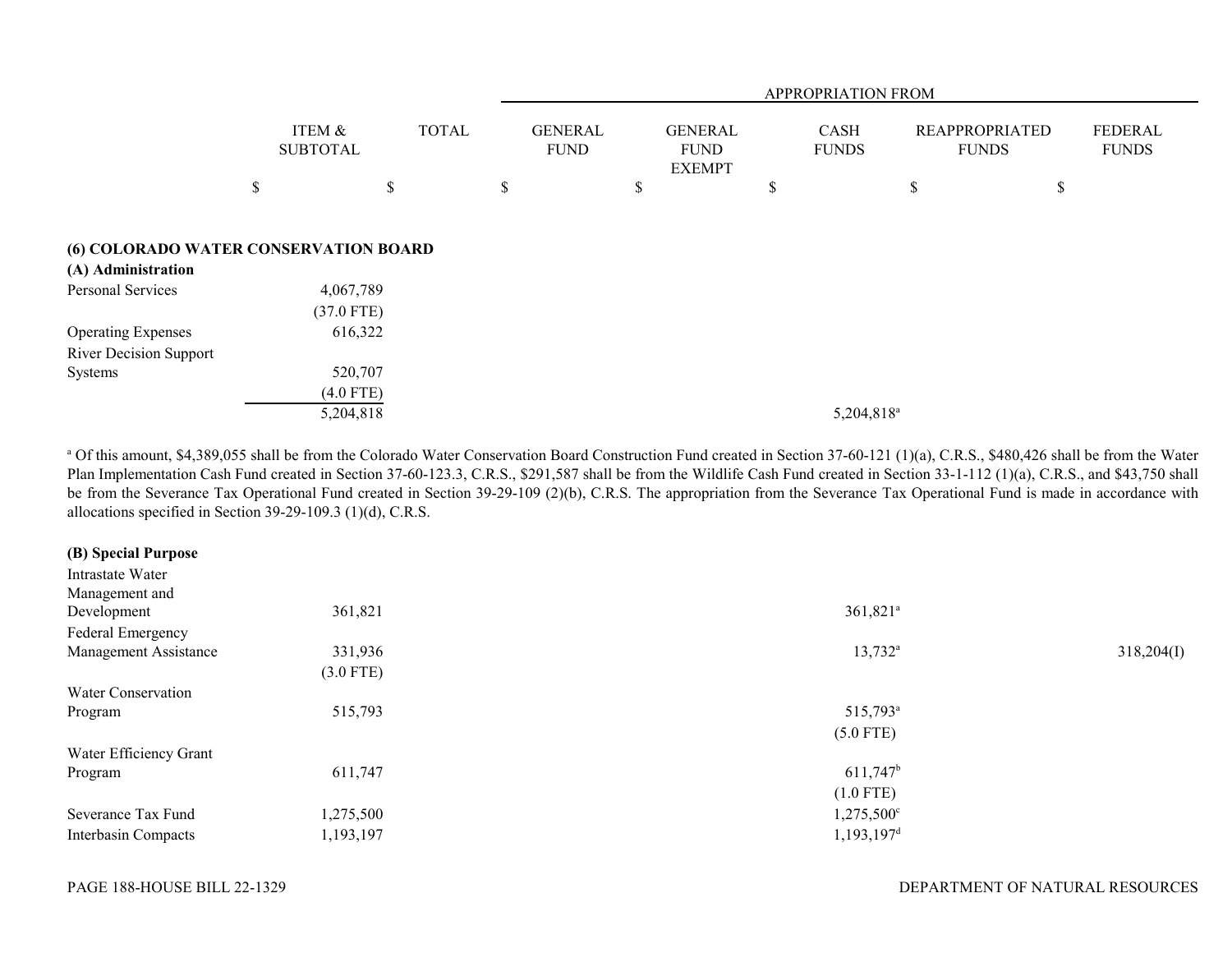|                                 |                           |           |              |  |                               | APPROPRIATION FROM |    |                                                |   |                             |                                       |    |                                |  |
|---------------------------------|---------------------------|-----------|--------------|--|-------------------------------|--------------------|----|------------------------------------------------|---|-----------------------------|---------------------------------------|----|--------------------------------|--|
|                                 | ITEM &<br><b>SUBTOTAL</b> |           | <b>TOTAL</b> |  | <b>GENERAL</b><br><b>FUND</b> |                    |    | <b>GENERAL</b><br><b>FUND</b><br><b>EXEMPT</b> |   | <b>CASH</b><br><b>FUNDS</b> | <b>REAPPROPRIATED</b><br><b>FUNDS</b> |    | <b>FEDERAL</b><br><b>FUNDS</b> |  |
|                                 | \$                        |           | \$           |  | \$                            |                    | \$ |                                                | P |                             | \$                                    | \$ |                                |  |
|                                 |                           |           |              |  |                               |                    |    |                                                |   | (3.7 FTE)                   |                                       |    |                                |  |
| Platte River Basin              |                           |           |              |  |                               |                    |    |                                                |   |                             |                                       |    |                                |  |
| Cooperative Agreement           |                           | 253,494   |              |  |                               |                    |    |                                                |   | $253,494^{\circ}$           |                                       |    |                                |  |
|                                 |                           |           |              |  |                               |                    |    |                                                |   | $(1.0$ FTE)                 |                                       |    |                                |  |
| <b>Indirect Cost Assessment</b> |                           | 615,439   |              |  |                               |                    |    |                                                |   | $471,891$ <sup>a</sup>      |                                       |    | 143,548(I)                     |  |
|                                 |                           | 5,158,927 |              |  |                               |                    |    |                                                |   |                             |                                       |    |                                |  |

<sup>a</sup> These amounts shall be from the Colorado Water Conservation Board Construction Fund created in Section 37-60-121 (1)(a), C.R.S.

<sup>b</sup> Of this amount, \$498,788(I) shall be from the Water Efficiency Grant Program Cash Fund created in Section 37-60-126 (12)(a)(I), C.R.S., and \$112,959 shall be from the Colorado Water Conservation Board Construction Fund created in Section 37-60-121 (1)(a), C.R.S. Pursuant to Section 37-60-106 (12)(a)(II), C.R.S., the amount from the Water Efficiency Grant Program Cash Fund is continuously appropriated to the Colorado Water Conservation Board and is shown for informational purposes only.

 $\degree$  This amount shall be from the Severance Tax Operational Fund created in Section 39-29-109 (2)(b), C.R.S. The appropriation from the Severance Tax Operational Fund is made in accordance with allocations specified in Section 39-29-109.3 (1)(d), C.R.S.

d Of this amount, \$741,167(I) shall be from the Interbasin Compact Committee Operation Fund created in Section 37-75-107, C.R.S., and \$452,030 shall be from reserves in the Colorado Water Conservation Board Construction Fund created in Section 37-60-121 (1)(a), C.R.S. Pursuant to Section 37-75-107, C.R.S., the amount from the Interbasin Compact Committee Operation Fund is continuously appropriated to the Colorado Water Conservation Board and is shown for informational purposes only.

e This amount shall be from the Fish and Wildlife Resources Fund created in Section 37-60-121 (6), C.R.S.

### 10,363,745

| (7) DIVISION OF WATER RESOURCES |             |            |                   |            |
|---------------------------------|-------------|------------|-------------------|------------|
| (A) Division Operations         |             |            |                   |            |
| Water Administration            | 24,125,946  | 23,363,311 | $762,635^{\circ}$ |            |
|                                 | (249.8 FTE) |            |                   |            |
| Well Inspection                 | 379,038     |            | $379,038^{\rm b}$ |            |
|                                 |             |            | $(3.0$ FTE)       |            |
| Satellite Monitoring System     | 575,204     | 194.968    | $380,236^{\circ}$ |            |
|                                 | $(2.0$ FTE) |            |                   |            |
| <b>Federal Grants</b>           | 230,000     |            |                   | 230,000(I) |

**(7) DIVISION OF WATER RESOURCES**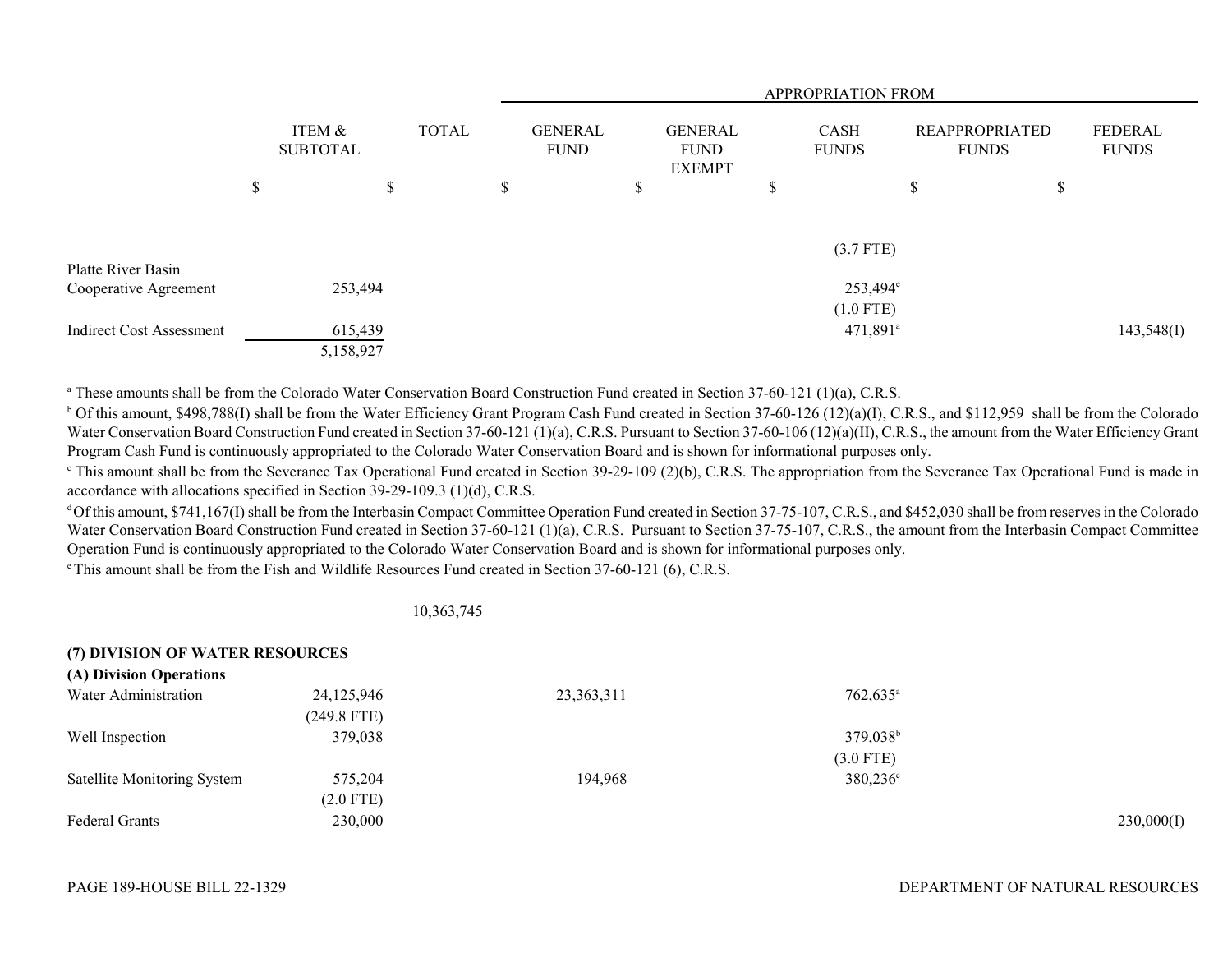|                               |                           |              | <b>APPROPRIATION FROM</b>     |                                                |        |                                       |                                |                                |  |  |
|-------------------------------|---------------------------|--------------|-------------------------------|------------------------------------------------|--------|---------------------------------------|--------------------------------|--------------------------------|--|--|
|                               | ITEM &<br><b>SUBTOTAL</b> | <b>TOTAL</b> | <b>GENERAL</b><br><b>FUND</b> | <b>GENERAL</b><br><b>FUND</b><br><b>EXEMPT</b> |        | <b>CASH</b><br><b>FUNDS</b>           | REAPPROPRIATED<br><b>FUNDS</b> | <b>FEDERAL</b><br><b>FUNDS</b> |  |  |
|                               | \$<br>\$                  | \$           |                               | \$                                             | ₼<br>D | \$                                    | \$                             |                                |  |  |
| <b>River Decision Support</b> |                           |              |                               |                                                |        |                                       |                                |                                |  |  |
| Systems                       | 212,467                   |              |                               |                                                |        | $212,467$ <sup>d</sup><br>$(2.0$ FTE) |                                |                                |  |  |
|                               | 25,522,655                |              |                               |                                                |        |                                       |                                |                                |  |  |

<sup>a</sup> Of this amount, \$715,635 shall be from the Water Resources Cash Fund created in Section 37-80-111.7 (1), C.R.S., and \$47,000 shall be from the Colorado Water Conservation Board Construction Fund created in Section 37-60-121 (1)(a), C.R.S.

<sup>b</sup> This amount shall be from the Well Inspection Cash Fund created in Section 37-80-111.5 (1)(d), C.R.S.

<sup>c</sup> This amount shall be from the Satellite Monitoring System Cash Fund created in Section 37-80-111.5 (1)(c), C.R.S.

<sup>d</sup> This amount shall be from the Colorado Water Conservation Board Construction Fund created in Section 37-60-121 (1)(a), C.R.S.

### **(B) Special Purpose**

| Dam Emergency Repair     | 50,000                | $50,000^{\circ}$    |          |
|--------------------------|-----------------------|---------------------|----------|
| Indirect Cost Assessment | 32.291<br><i>JLLJ</i> | 26,329 <sup>b</sup> | 3,962(1) |
|                          | 82.291<br>$04.29$ .   |                     |          |

<sup>a</sup> This amount shall be from the Colorado Water Conservation Board Construction Fund created in Section 37-60-121 (1)(a), C.R.S.

<sup>b</sup> Of this amount, \$14,620 shall be from the Water Resources Cash Fund created in Section 37-80-111.7 (1), C.R.S., and \$11,709 shall be from the Colorado Water Conservation Board Construction Fund created in Section 37-60-121 (1)(a), C.R.S.

#### 25,604,946

## **TOTALS PART XV(NATURAL RESOURCES)** \$346,673,795 \$38,428,154 \$274,317,373<sup>a</sup> \$7,894,474<sup>b</sup> \$26,033,794<sup>c</sup>

<sup>a</sup> Of this amount, \$19,129,277 contains an (I) notation and an estimated \$25,369,131 is from the Severance Tax Operational Fund pursuant to Section 39-29-109.3 (1), C.R.S.

 $<sup>b</sup>$  Of this amount, \$940,324 contains an (I) notation.</sup>

 $\textdegree$  This amount contains an (I) notation.